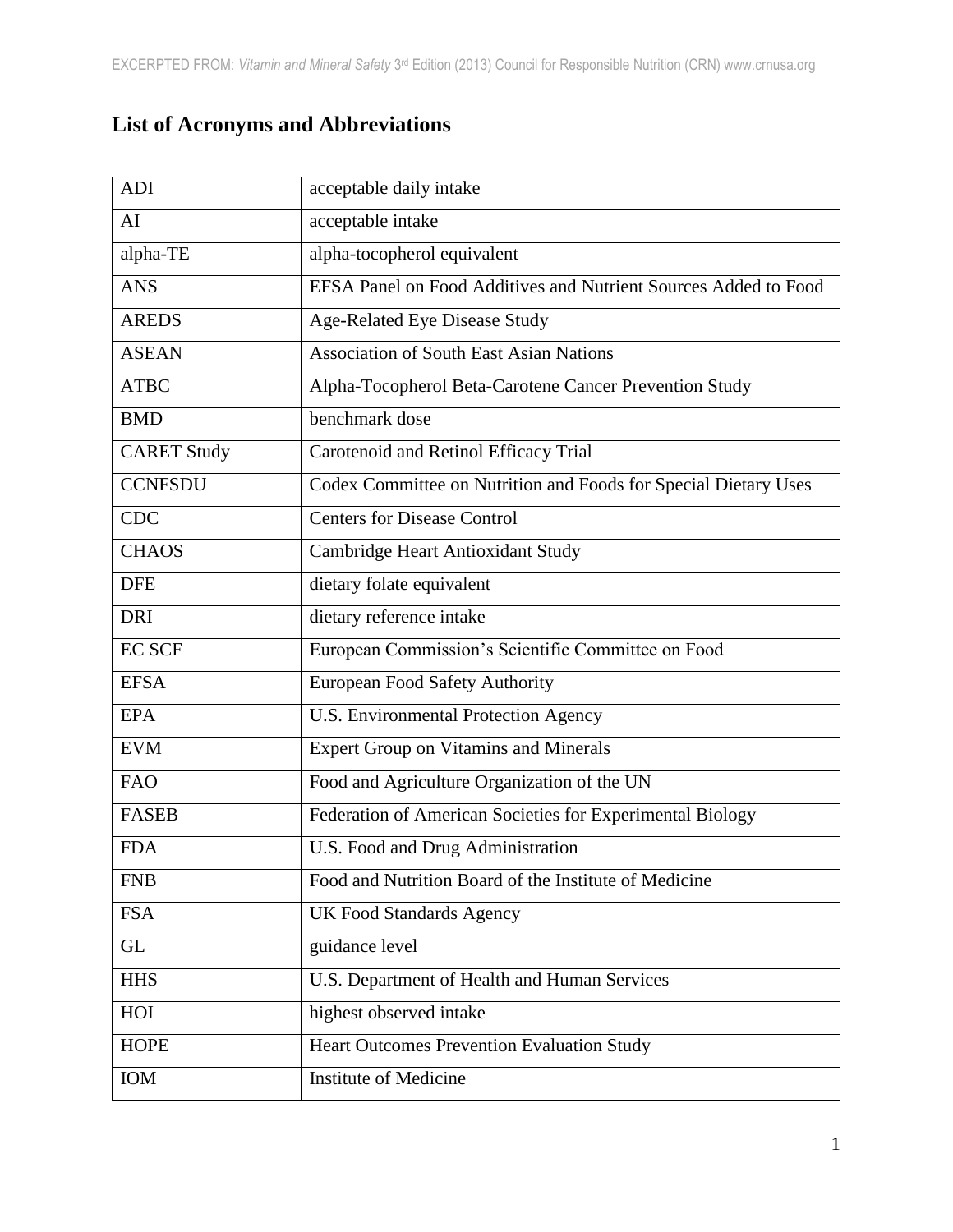| IU            | international unit                                |
|---------------|---------------------------------------------------|
| <b>IVACG</b>  | <b>International Vitamin A Consultative Group</b> |
| <b>IRIS</b>   | Integrated Risk Information System                |
| <b>LOAEL</b>  | lowest-observed adverse-effect level              |
| <b>LSRO</b>   | Life Sciences Research Office                     |
| <b>NHANES</b> | National Health and Nutrition Examination Survey  |
| <b>NHS</b>    | Nurses' Health Study                              |
| <b>NIH</b>    | National Institutes of Health                     |
| <b>NOAEL</b>  | no-observed adverse-effect level                  |
| <b>NTP</b>    | <b>National Toxicology Program</b>                |
| <b>OSL</b>    | observed safe level                               |
| <b>PHS</b>    | Physicians' Health Study                          |
| PRI           | population reference intake                       |
| <b>PSA</b>    | prostate specific antigen                         |
| <b>RAE</b>    | retinol activity equivalent                       |
| <b>RDA</b>    | recommended daily allowance                       |
| <b>REACT</b>  | Roche European American Cataract Trial            |
| <b>RfD</b>    | reference dose                                    |
| <b>RNI</b>    | recommended nutrient intake (UK)                  |
| <b>SCOGS</b>  | <b>Select Committee on GRAS Substances</b>        |
| SOD           | superoxide dismutase                              |
| <b>SUL</b>    | safe upper level                                  |
| UF            | uncertainty factor                                |
| <b>UL</b>     | upper level or tolerable upper intake level       |
| <b>ULS</b>    | upper level for supplements                       |
| <b>WAVE</b>   | Women's Angiographic Vitamin and Estrogen Trial   |
| WHI           | Women's Health Initiative                         |
| <b>WHO</b>    | World Health Organization                         |